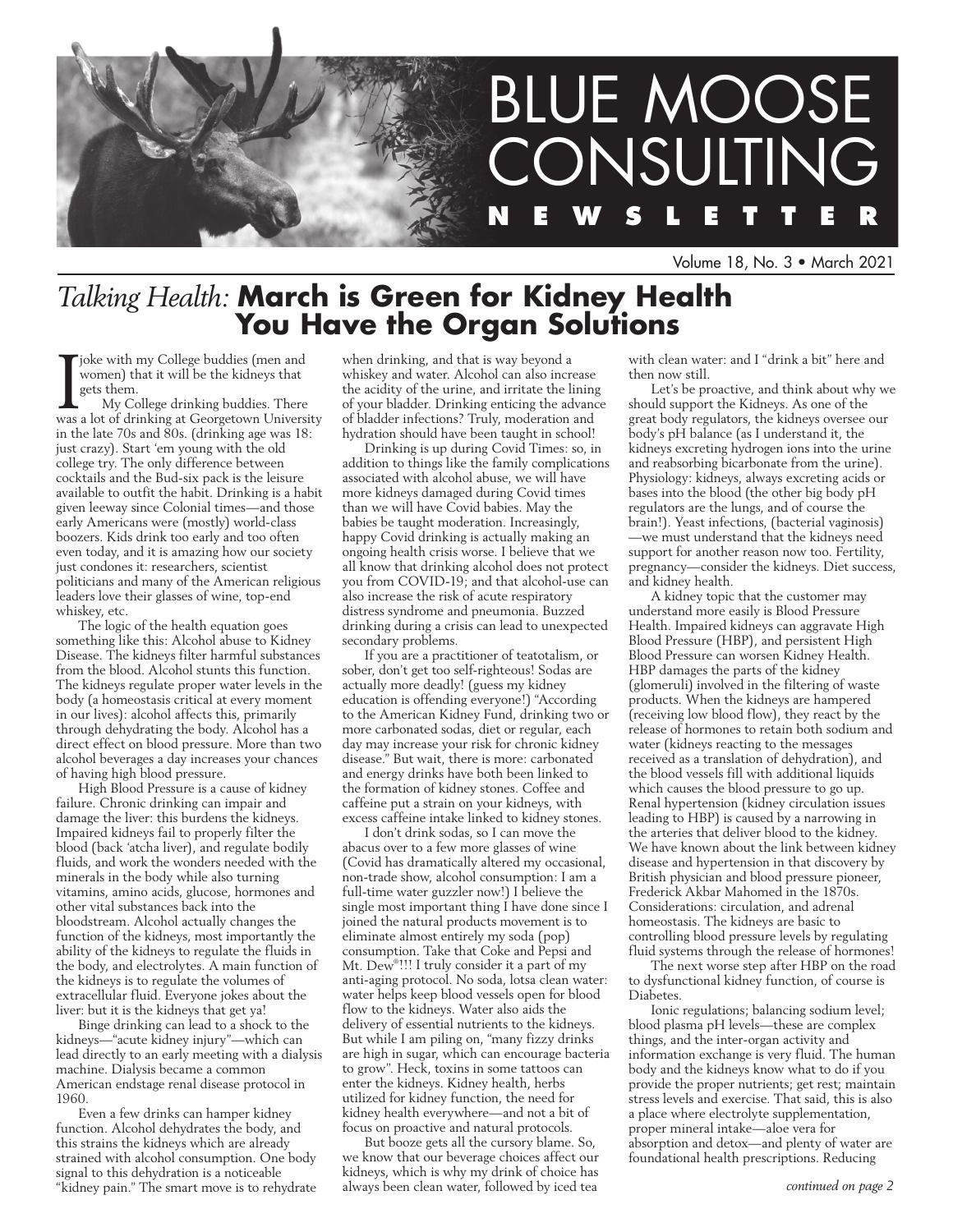acidity, allowing sweating, glandular detox, and greens-greens-greens are common natural tenants to allowing the kidneys to work properly.

The degradation of the kidneys can be silent and quick, and the dis-ease can be tricky. Kidney disease develops when kidneys lose their ability to remove waste and maintain fluid and chemical balances in the body. Chronic Kidney Disease—known as chronic renal disease—is a kidney disorder where renal function fades over time.

Diabetics should be very conscious and intelligent about protecting and nurturing their kidneys. Chronic Kidney Disease is linked to Diabetes Types 1 and 2. If the Diabetes is not well controlled, excess sugar (glucose) can accumulate in the blood. Kidney Disease is not common during the first 10 years of diabetes; it more commonly occurs 15-25 years after diagnosis of Diabetes.

So, we have to consider a plan that can be effectively presented and marketed: a Protectthe-Kidneys philosophy and protocol. Remember, kidneys support liver and detox function, and the kidneys aid in optimal nutrient absorption! The kidneys are critical hormone centers: "The kidneys produce erthryopoietin, which stimulates red blood cell synthesis, and renin, which helps control salt and water balance and blood pressure. They are also involved in regulating plasma calcium and glucose levels."

The kidneys filter out a variety of watersoluble waste products and environmental toxins into the urine for excretion. The world doesn't get any cleaner as we get older, unfortunately, so 'spring cleaning' as the body moderates and adjusts with the change of temperature and the Seasons is a great time for a cleanse—flush-and-rejuvenate. Liver, move over—we are educating everyone about Kidney Health this Spring. Spring Health: Liver and Kidney: can't refresh and build one without the other!

Get the conversation going by promoting Zeolite—a super, newly-understood detox supplement that is gaining consumer interest. Zeolite is a great natural cleansing compound: zeolites are microporous, aluminosilicate minerals (a natural honeycomb structure with a unique natural negative charge) structured almost like a sieve with many filtering channels. The honeycomb shape is open, strong and stable—and efficiently "filters" environmental toxins. The magnetic attraction of zeolite matches its ability to capture and hold the filtered detritus. "The kidney is the first target organ of heavy metal toxicity." Clean the cleaning machine.

**The Food Movement Company** has been selling their Zeolite for several years, and it has become both a best-seller and a soughtafter product. As I say, every store needs to have a dedicated Zeolite product. This 2 oz. liquid *Black Earth™ Zeolite* is quality-tested and easy to use. Perfect for a Spring-highlight with the beautiful new labels.

**BioNOX Nutrients**® delivered another new product to their Nitric Oxide (NO), Circulatory and Heart Health\* repertoire last year with the well-made and enticing

*CHELANOX*™ product. A clean kidney works better, and CHELANOX™ should become one of your prime-time chelating products—a complete and unique formula designed to tightly bind heavy metals and unwanted mineral deposits and transport them out of the body through normal detoxification pathways."^ With relevant dosages of EDTA, Chlorella, Modified Citrus Pectin, Cilantro extract, Shilajit extract and Zeolite coupled with a smart "ChelaNox Liver & Kidney Support" blend (NAC, alpha lipoic acid, uva ursi leaf, stinging nettle and milk thistle seed powders). This product upgrades the options and favorites in your Healthy Detox section.

ChelaNOX™ and Black Earth™ Zeolite: now you have super new things to advance conversations this Spring and beyond. One way to clean the kidneys is to Spring clean accumulated heavy metals from the body. With these two products, you have the latest, top-tier cutting edge detox products: good for any other protocol you recommend or build because they add a new, critical dimension!

Spring Detox is always beneficial to the lymphatic and glandular systems and for optimizing the Grade-A-quality of the blood. Kidney health goes beyond cleaning our filters from the dirty world we live in. While of course most illegal and/or illicit substances compromise kidney health, many pharmaceutical medications also burden or alter proper kidney health. NSAIDs (aspirin ibuprofen, etc.) are real bruisers to normal kidney health, and there is no way to know how the encouraged abuse of these OTCs does long-term damage to necessary body health!

My wholistic and balanced prescription would absolutely next add **Newton Homeopathics**™ *Bladder~Kidney* formula. Homeopathy is so complete in its influence for health to an organ like the kidneys, and is should be noted that this OTC Homeopathic is their 13th best-selling OTC adult formula, showing that customers consistently buy and like this product. Review this multifaceted formula, which includes Apis mellifica and Cantharis. When urine flow becomes an issue, homeopathy is there! Homeopathy is the best option for an integrated approach. Everything works better when homeopathy is added to the protocol!

"Urinary incontinence—the loss of bladder control—is a common and often embarrassing problem. The severity ranges from occasionally leaking urine when you cough or sneeze to having an urge to urinate that's so sudden and strong you don't get to a toilet in time. (Mayo Clinic)" Enough said. The problem is rampant in your community, and "people don't want to talk about it"! What better way to bring forward the remedy than with a March Kidney Month endcap, along with all the other goodies?

The best thing about homeopathy is that it can be used according to need. Incontinence issues: homeopathy is the safest thing to try for getting things under control!! Incontinence?? Feel confident with Newton Homeopathics™ (in liquid and pellets), formulated "for symptoms associated with the involuntary loss of urine including frequency, leakage and urgency." With Natrum muriaticum for stress incontinence; Aloe socotrina for incontinence in the aged, and many remedies in the formula for "dribbling."

Next topic! Just a reminder that Newton Homeopathics™ also has a very popular formula for *Heavy Metal Detox*, ("for associated symptoms such as fatigue, headaches, oversensitivity and sluggish elimination") which would be a perfect adjunction to the Zeolite and ChelaNox™ (above) as it works wholistically for so many other quadrants of detox and recovery. Dr. Luc was the first homeopath in America to teach on homeopathy for drainage, detox and liver/ kidney health!

April is the month of Samuel Hahnemann's 266th birthday (1755). Stores have for years been having sales and celebrations, for the entire month—or on April 10th—for the German Physician who was the founder of the safe, effective and universal medical system, Homeopathy. Highlight the Kidneys this month, and highlight Hahnemann and DETOX next month. Remember, Dr Luc Chaltin changed American Homeopathy with the inroads he made to the dialogue, with clinicallydeveloped, balanced formulas; as well as promoting more practical dosage formulations, and the focus on "drainage" and detox as a powerful element of homeopathy! Homeopathy Works, and in this crazy time, the safety and efficacy of homeopathy should resonate with people turning to your store when needing help. If people are scared of addressing their kidneys with support, Homeopathy is the most gentle approach possible.

Many things can cause an obstruction of urine flow; and, blocked urine flow increases pressure on the kidneys. This pressure, as a stressor, builds to slight but important degradations and damage. Common causes of blocked urine flow—which increase with age—include an enlarged prostate and kidney stones (and a tumor). Optimal circulation is paramount to kidney health. I would add *BioNOX M3*® *Nitric Oxide Booster* to any protocol for optimal renal artery performance and overall circulatory flow. Healthy Nitric Oxide activity in the kidneys is a very good thing, and the arginine in the formula is known to assist in clearing ammonia out of the kidneys.

Detox, Circulation. The more we realize how much we can be doing for Kidney Health, the more confident we can feel to get people to consider health protocols best for them for lifelong kidney health and all the good that achievement can provide.

Herbs and other foods for optimal kidney health: we know that it is true! "Some foods dieticians recommend for people with kidney problems" are red bell peppers, cabbage (green is better, and raw), cauliflower, garlic, onions, apples, cranberries, blueberries and other berries, cherries, grapes, watermelon, egg whites (less phosphorous), pumpkin seeds, fish for those Omega-3s, and olive oil. Lemon juice, kidney beans, goji berries, ginger and turmeric are also recommended. Get out the recipe books and nosh on berries. The kidneys actually love their shape as a smile! Feed them!!

How many formulas do you think you have in your store today in the Structure-Function set that you can recommend for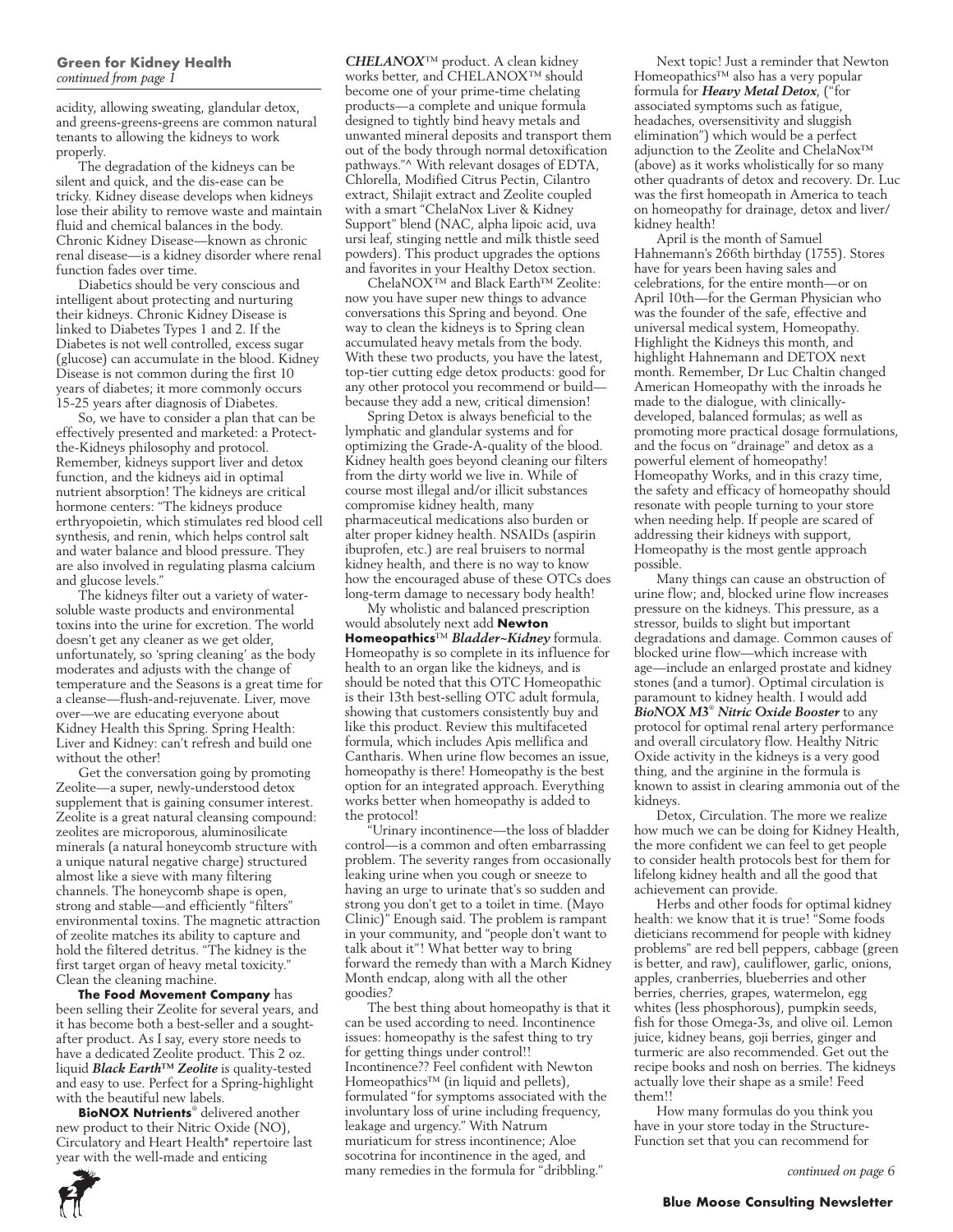#### THE FOOD MOVEMENT CO. **March Promo 20% OFF Black Earth™ Zeolite 2 oz. liquid in glass jar**

Zeolite is a natural potent cleanser that supports deep cellular metabolism and removal of wastes. It supports a healthy inflammatory response and healthy intestinal barrier intergirty.\* Black Earth™ Zeolite also contains Fulvic acid, a super charged mineral found in Humic acid and trace minerals. Item # 1120

• Black Earth Zeolite in liquid form for maximum absorption/ assimilation. • Black Earth Minerals is composed of both humic acid & the higher molecular-weight humate fulvic acid.

• Humic acid is a natural mineral compound consisting of over 70 trace minerals. • Promotes Alkalinity

• Highest Quality – premium America humic acid deposits are used. No filler minerals are added to change the pH range; no harsh solvents. Every Health food store should carry a Zeolite product.

## **Arriving in March to celebrate back-in-stock: restock order**

**now through 03/31 <b>20% OFF** @ **3 ea.**<br>BOTH: new, larger sizes 40%-margin products<br>Cacao Nibs, dark chocolate item #4070 8 oz. - 25% more. Raw, organic Cacao • Nibs are phytonutrient rich: coated in organic, vegan Dark Chocolate.

• Moringa - Raw, Organic. item #5560 8 oz. pouches - 25% more Often been referred to as the "Miracle Tree," Moringa is one of the most nutrient dense plants on earth

#### **Coming Soon: expect an announcement within 60 days**

• POM-C pomegranate with organic camu camu + acerola vitamin C equivalency 250 mg + organic freeze-dried pomegranate juice 100 mg item #3350 60 vegicaps. 50%-margin product \$15.00/MSRP \$29.99 something everyone should like!!

\*These statements have not been reviewed by the FDA, and are not intended to diagnose or treat any illness or disease.

^Must mention BMC Promo when placing order through 03/31/21 ^ 12-bottle total shipping minimum or talk to your BMC Rep 833- MYFOOD-55 • orderdesk@thefoodmovement.co

The Food Movement Company was founded in 2011 out of a small indie health food store in Lake County, Illinois. Today our product line includes a diverse range of organic foods, bioactive dietary supplements and other healthy choices. The Food Movement Co commits to give 11% of profits to help global hunger relief efforts and to raise the awareness of these efforts



#### NEW! COMBO RANGE LAUNCH – BALANCE IN A BOTTLE **Trilogy® Natural Products for Combination Skin**

• Balancing Facial Oil 0.68 oz. • Purifying Cleansing Toner 5.07 oz. • Mattifying Moisturizing Lotion 1.69 oz.

• Clarifying Cleansing Gel 6.76 oz.

#### THE PRODUCTS:

https://www.trilogyproducts.com/collections/combination-range

**Balancing Facial Oil** 20 ml. glass bottle

Certified organic, lightweight replenishing oil with Trilogy's Hemphip™ blend A beauty oil specially designed to help hydrate, balance and nourish combination skin types. A balancing blend of hemp with restorative rosehip, olive, grape and jojoba with a dash of salicylic acid to help keep skin clear. Massage a few drops into face + decolletage Fragrance-free. Best for Combination or Oily Skin.

#### **Clarifying Cleansing Gel** 200 ml glass bottle with pump

A light, silky gel cleanser that helps clear, clarify and invigorate. Non-drying and soapfree, this cleanser refreshes with a clean mint and melon natural fragrance that leaves the complexion silky smooth and toned. With mildly astringent witch hazel and salicylic acid from willow bark, this formula lightly exfoliates dull, rough looking skin, while omega-rich rosehip, jojoba and grape seed oils nourish and soften.

#### **Mattifying Moisturizing Lotion** 50 ml. tube

A light lotion to bring back balance by replenishing both water and oil. Key ingredients: witch hazel – an herbal astringent to clean, tone and nourish; Australian lemon myrtle – shown to rescue oiliness through rebalancing and reducing excess sebum. Decreases redness. Rosehip oil- for nourishing and restoring. For combination and oily skin.

#### Purifying Cleansing Toner 150 ml. glass bottle

Gentle astringent, this non-drying toner has a light mint and melon refreshing natural fragrance. Designed as a second-step cleanser, it helps to further clear skin of impurities without stripping. Ideal all over face, or to specifically target an oily T-zone. For those with combination or oily skin. With Australian Lemon Myrtle. Witch Hazel and Salicylic acid combines to reduce oiliness, clean, tone and nourish with a mild exfoliating effect.

\* All four (4) products are non-GMO

*MADE IN NEW ZEALAND & loved everywhere Trilogy: High-performance, certified natural skincare products www.trilogyproducts.com/us/category/how-tos.html/*

# HERB<sup>F</sup>PHARM<sup>®</sup>

**Two-month Promo: March – April Promo 20% OFF when you mix or match 20 or more units** reorders will receive the qualified discount throughout the promotional period

**Herbs for Stress & Minor or Occasional Anxiety** 1 oz. + 2 oz. + 4 oz.: Ashwagandha extract (alcohol free). Ashwagandha extract Stress Manager™ extract blend. • Kava liquid extract

1 oz. + 4 oz.: Lemon Balm extract blend

Herbs on the Go<sup>®</sup> 1 oz. spray: : Anxious Moment™ • Daily Stress Balance™

**PRODUCT NOTES: ^** *Stress Manager™ extract blend***:** proprietary extract blend: Eleuthero root,<br>Reishi mushroom\*, Holy Basil leaf\*, Rhodiola root\* Schisandra berry\*. Supports Healthy Response to<br>Physical & Mental Stress\*\*

~~~~~~~~~~~~~~~~~~~ **2 perfect formulas for today's challenges: HERBS ON THE GO™ by Herb** 

**Pharm®** taking herbs should be easy; convenience without compromise ^ formulated with taste in mind ^ created to deliver an effective dose

^ made without sugar or added processing OVERCOMING EVERY OBSTACLE: ^ no need for water ^ no risk of spilling ^ GREAT TASTING the touch of sweetness of from the glycerin

www.herb-pharm.com/pharm-journal/palm-based-glycerin-in-herbal-products/ *^ Herbs on the Go® : Anxious Moment*™ – proprietary extract blend: Cacao roasted seed\*, Kava

rhizome with root, Leynon Balm herb\*^, Lavender flower\*, Licorice root & stolon\*, Ginger rhizome.\*<br> **A Herbs on the Go** : **Daily Stress Balance**™ – proprietary extract blend: Eleuthero root, Holy Basil<br>
herb\*, Ashwagandha

All of the herbs in these formulas are individually-extracted to ensure a broad spectrum of therapeutic plant compounds

\*\*These statements have not been reviewed by the FDA, and are not intended to diagnose or treat any illness or disease.

#### **Herb Pharm® NAME CHANGE**

He Shou Wu is now "Fo-Ti" same herb, same species, same UPC, same price: new name. name changed and updated to reflect current common name in Herbs of Commerce. 1 oz. 4 oz. First recorded in the Ri Huazi Bencao (Tang Dynasty, 713 A.D.), this tuber root is phenomenal if you<br>get the right herb, properly handled. Trust Herb Pharm - quality: this product is responsibly-wildcrafted<br>in China; and t

Not represented by BMC in NJ Herb Pharm<sup>®</sup> recently installed a new company-wide software system. Complications have caused<br>shipping delays. Herb Pharm® is feverishly working to catch up by delays caused from this upgrade.<br>This will make for a more se unforeseen glitches get resolved. Please keep in touch with your Herb Pharm® Rep until the systems<br>Net represented by PMC in NU are reconciled. Many thanks.



#### **MARCH LINE DRIVE 4 + 1— UNIQUE FORMULAS. SOLD TO HEALTH RETAIL with a 15% OFF MAP Popular items**

• V-Vein™ advanced formula – proprietary formula of relevant dosages, (2 tablets) Citrus<br>Bioflavonoid (fruit), Horse Chestnut seed extract 2:1, Butcher's Broom root extract 2:1, Hawthorne berry<br>extract 2:1, Bilberry berry

2:1, Ginkgo Biloba leaf extract 10:1<br>• GlucoBate – Normal Blood Glucose Levels \*. Supports normal blood glucose levels and helps<br>• reduce sugar cravings\*. proprietary ingredients: a two-aday. Vitamin D3, Vitamin C, Niacin Fenugreek seed powder extract, Karela Fruit (Bitter Melon) extract, Jambolan seed extract, Banaba standardized extract, Cinnamon bark extract PE. 30 tablets

**• Omegazon**™ – a high potency, 90% triglyceride Omega 3 formula.

30 capsules. Blister-pak. Paper container. No plastic bottle<br>
^ small fish, wild-caught (Peru, Moroccan), Halal-certified, Friends of the Sea<sup>®</sup>-certified;<br>
meeting European Union standards for all known impurities. For p

• **Oral ProBio**<sup>™</sup> – Mouth & Throat Health\* - 30 chewable wafers<br>BEST-SELLER - this product will sell well <sub>li</sub>enthediately: it its lifechanging Clinically-patented strain.<br>Contains two strains of bacteria- BLIS K12<sup>™</sup> +

Turmeric powder, Artichoke powder, L-Methionine, Choline (citrate), Inositol, Taurine. Vegetarian.<br>Black Garlic – a unique, powerful antioxidant\*. Fermented garlic creates an aged garlic. Much اricher in unit<br>richer in ant

equivalent to 750 mg of Black Garlic. Rich in S-allylcysteine – unique to Black Garlic. 30 caps.

#### **RECENT RELEASES**

**Beta Glucan Complex** – 9 potent immune system-supporting ingredients\*.

Specially formulated for optimum immune support\*<br>• Betaimune® 13 potent immune supporting ingredients including Resveratrol, Pine Bark extract and<br>Red Grape Seed extract, Bilberry extract, with CoQ10, Vitamin D3

• **ImmuProtect™** – a great formula for over 25 years. Once daily with: Vitamin C (1000) +<br>Quercetin (75 mg) + Rutin (100 mg), Astragalus extract, Maitake, Propolis extract, Zinc<sub>e</sub>l15 mg) same<br>formula + price + UPC, with n • UriProbio™ – 14 Probiotics, FOS plus Cranberry extract + D-Mannose

• ProstaProbio™ – 10 Probiotic strains + FOS with four (4) herbal extracts. Pumpkin seed extract,<br>Saw Palmetto extract, Cranberry fruit extract + Selenium + Mettle root extract - fortified with Zinc, Magnesium +<br>Selenium

\*These statements have not been reviewed by the FDA, and are not intended to diagnose or treat any illness or disease

https://www.healthaidamerica.com

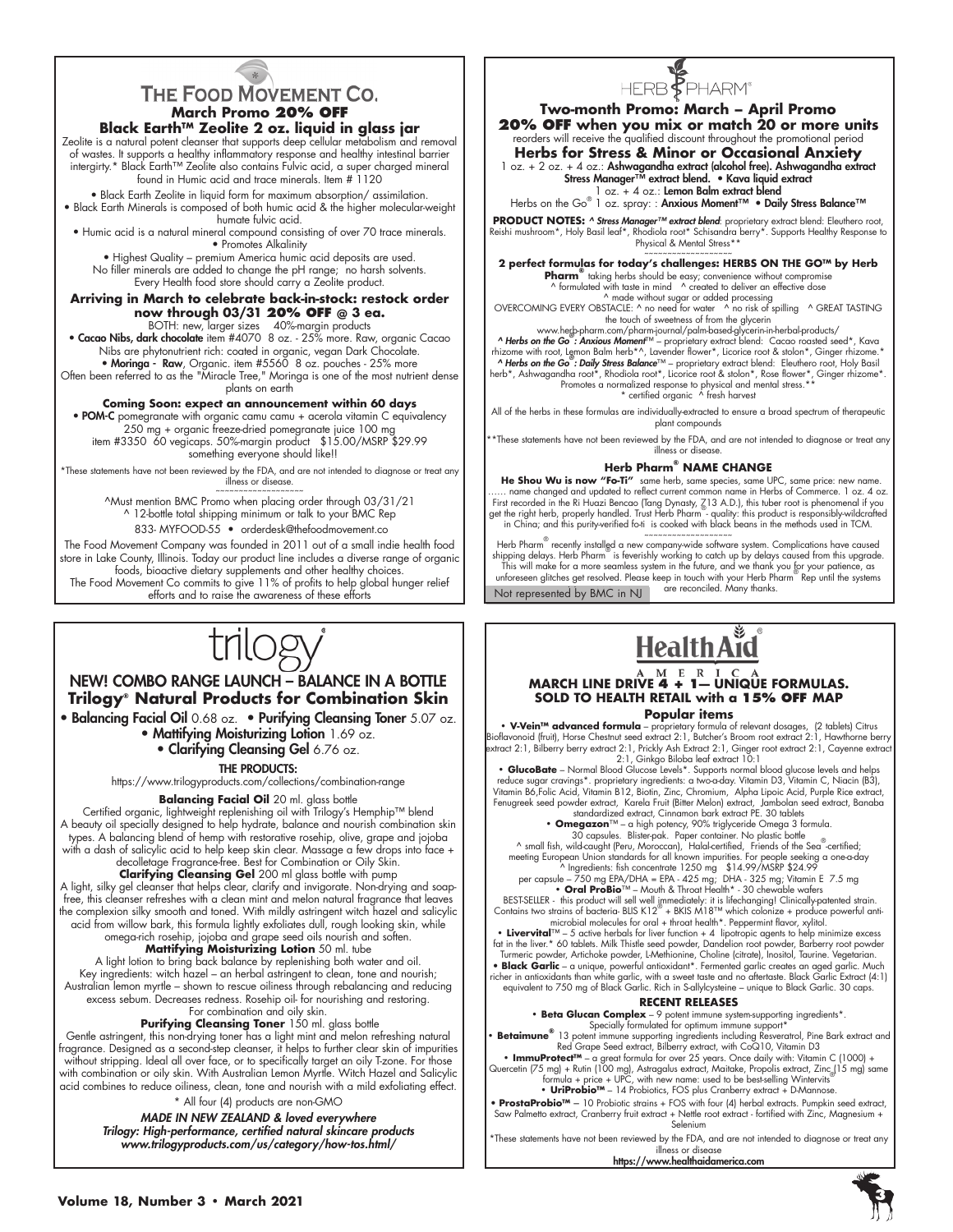

#### hive products for healt **Delicious honey & herbs for Health Q1 2021 Featured EDLP Immune Products**

20-25% OFF OPTIONS: initial qualifying order determines Q1 discount mix & match in cases of 6 each

**1) 1st order: 36 units = 20% OFF 72 units = 25% OFF 2) no minimum requirements for** 

**reorders on ELDP items**

#### **Featured Q1 2021 EDLP Immune Products ELDERBERRY, PROPOLIS; Throat & Lung**

- Elderberry Honey Tonic 4 oz. + 8 oz. • Elderberry Immune Support Spray\* 2 oz.
- Honey Propolis Throat Spray\* 2 oz. • Throat & Lung Honey Tonic 4 oz. + 8 oz.
- ~ Buy-in dates now through 3/31/21
- ~ EDLP orders placed through BMC Rep
- ~ Free shipping on orders over \$100.00 after discount
- Mickelberry Gardens | Gresham, Oregon Phone 503.454.6639 orders@mickelberrygardens.com |
- \*\* Warning: Don't give raw honey to children under 1 year of age.

*Hive Products for Health. Honey Daily: everyone benefits www.mickelberrygardens.com*

## functional remedies

#### **Synchronicity by Functional Remedies™ Inc.**

*Time to Refine your Hemp Oil set with The Best! the only hand-pressed, lipid infused Hemp oil on the market*

#### **FEEL THE FULL EFFECT™**

Hemp products quality-controlled from seed-to-shelf For over 20 years, Functional Remedies has been naturally growing, cross-breeding & hand-pressing our hemp plants to make Synchronicity. Synchronicity is the most phytonutrient-dense Full-Spectrum Hemp Oil available. Pressed from the whole hemp plant, only Synchronicity lets you feel The Full Effect.

#### **THE FULL STORY.**

 https://synchronicityhempoil.com/ the whole story includes: plant, soil, growth, harvest, potency, quality, hand-pressed, with bioavailability to your body

#### **FEEL THE FULL EFFECT**

Unlike most CBD products, Synchronicity Full-Spectrum Hemp Oil contains high levels of phytocannabinoids plus an array of other phytonutrients including: CBD, CBDA, polyphenols, flavonoids, CBG, CBNA, humulene, betacaryophyllene CBN, CBC, limonene, ….. and more

#### **NEWLY LAUNCHED TOPICALS:** • Aromatherapy 100 mg • Body Oil • Body Butter • Body Lotion • Sports Balm • Facial Serum • Youth Serum

Functional Remedies is the only hemp company to achieve GMP Certifications for food (21 CFR part 117), cosmetic (ISO 22716), and dietary supplements (21 CFR part 111), & is also now ISO:9001-2015 Certified! Global standards for Quality and Integrity.

https://synchronicityhempoil.com/ the most efficacious hemp oil products on earth.

## rev-up wellness *by Portals Pharma* **ANTIOXIDANT ENERGY\***

#### **March-April Abigenol® Promo 3 + 1 on either listed sku**

*Rev•Up Wellness products exclusively contain Abigenol® !* 

~ contains 6 phenolic acids, three flavonoids and four lignans

 $\sim$  Abigenol® - isolated from the bark of the Fir Needle (Abies alba) - is a substance very similar to Pycnogenol, with similar active ingredients, such as low molecular weight polyphenols - and the natural bioflavones, proanthocyanidins + oligophens.

#### **Targeted Antioxidant Formulas**  ~ Rev•Up Wellness **ENDURANCE** ~ Rev•Up Wellness **VELOCITY** with Wellmune®

VELOCITY with Wellmune<sup>®</sup> - Boost Energy, Performance and Recovery for everyday active lifestyles\* Proprietary formula: (2 caps) Abigenol (100 mg), Wellmune® (250 mg) + Vitamin C (acerola cherry

powder), Vitamin E, Magnesium, Selenium, Copper + Zinc and MicroActive® CoQ10 52 mg

\*These statements have not been reviewed by the FDA, and are not intended to diagnose or treat any illness or disease.

*Feel the difference with these award-winning products! GROW NEW BUSINESS with scientificallyproven nutritional support http://immunehealthbasics.com/revupwellness/ Targeted approach to Wellness—Powerful. Natural. Innovative Brought to you by Portals Pharma, Inc.*

## 

**March Immune Support Promo Wellmune WGP®** 250 mg. 60 caps **Buy 6 bottles of the 250 mg/60 ct. caps + get 1 bottle FREE!!** 

250, the best-selling sku: people who are informed take Wellmune® every day for life

Wellmune® positive for the gut, digestion and intestinal immunity too!!

"A ß-Glucan-Based Dietary Fiber Reduces Mast Cell-Induced Hyperpermeability in Ileum From Patients With Crohn's Disease and Control Subjects"

Inflammatory Bowel Diseases, an Oxford academic journal; pre-clinical studies. University of Örebro (Sweden) 2018

Wellmune® has a strong safety and toxicity profile & is approved as a safe novel food ingredient by leading regulatory agencies worldwide.

#### **GROW NEW BUSINESS** with scientifically-proven nutritional support http://immunehealthbasics.com

*Immune support for your family, peace of mind for you*

www.wellmune.com I facebook.com/Wellmune I twitter.com/wellmune I youtube.com/wellmune lmmune Health Basics® + Rev•Up Wellness® are brought to you by Portals Pharma, Inc.



#### **Hair Food Color Cream™ RE-THINK your Hair Coloring**

**March Promo 2 colors: Light Brown + Golden Brown 2.7 fl. oz. 15% OFF @ 6 ea. Per sku Made with Certified Ethically-sourced materials**

The Vegan hair food and color treatment is up to 90% naturally-derived, with a nutrientdense Certified Organic botanical complex, protein and Certified Fair Trade shea butter.

Ekoeh - Certified-VEGAN + CRUELTY free by PETA USA;

Botanicals are Certified-Organic by the USDA, ECOCERT, IBD = PRODUTO ORGANICO BRASIL; FAIR FOR LIFE certifies the Fair-Trade shea butter. ~~~~~~~~~~~~~~~~~~

**Ekoeh Brasil** *http://www.ekoeh.com Hair Food Color Cream: Vegan Hair Color Non-permanent hair color and hair treatment*

### **MushroomScier MARCH PROMO AGARICUS BLAZEI** IMMUNE SUPPORT\*

**10% OFF @ 4+ units** 400 mg Agaricus blazei mushroom per capsule hot water/alcohol extract 25% polysaccharides. 90 veg caps proper extraction is everything https://mushroomscience.com/lions-mane/

Mushroom Science® manufactures and distributes the only complete line of guaranteed potency mushroom supplements in North America.

#### **Three reasons to choose Mushroom Science®**

1. Hot water extracted. Hot water extracts contain 50-80 x more beta glucan than mycelium grown on rice, or liquid alcohol

extracts. 2. Research validated. guaranteed levels of active compounds listed on every label.

3. Wood grown. Only wood grown mushrooms deliver the true power of medicinal mushrooms.

*Agaricus blazei* – originating in the tropical Atlantic Plateau of the Brazilian Highlands, research in Japan found the benefits to declare this another medicinal mushroom.

This species of Agaricus has a distinct & unique beta glucan structure. *Agaricus blazei* may be more powerful, because of its novel beta glucan configuration.

Setting the standard for quality in medicinal mushrooms since 1994!



**Stock up & promote!**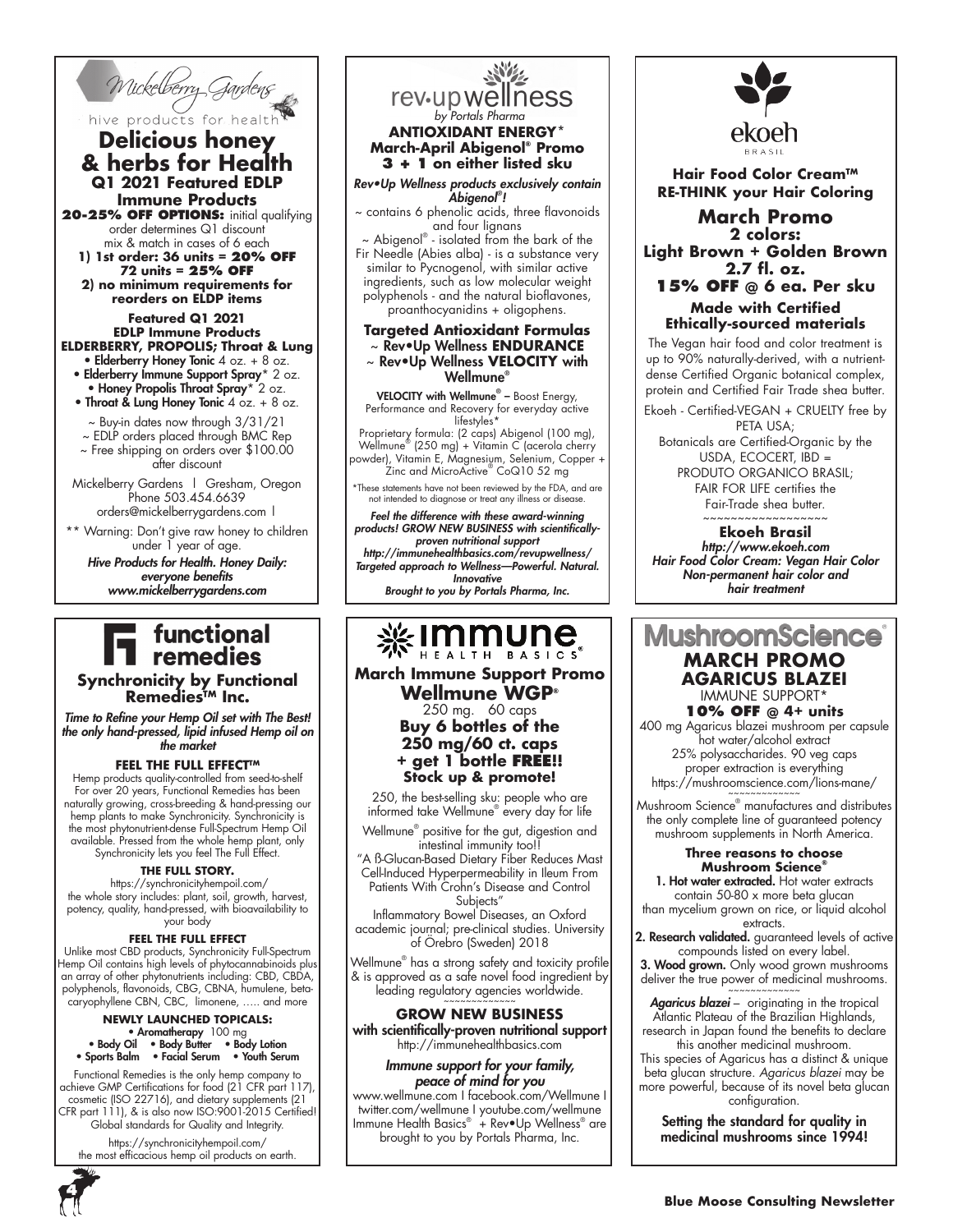## bodyceuticals

#### **BODYCEUTICALS MARCH PROMO \*through March 17th**

**•15% OFF Calendula + Antioxidants Purifying Facial Crème** 2 oz. [#PFC]

#### **• Buy one Organic Raspberry + Calendula Lip Balm 12 count display, get one full display FREE**!

That's 24 sticks for \$35.40!

Use code MARCH21 for discounts. \* IMPORTANT SHIPPING INFO FOR MARCH:

Warehouse closing from March 19th - March 31st for inventory restock. Orders received by March 17th will ship on March 18th. All orders received after that date will start shipping on April 1st when our warehouse opens.

Made with plants & love in the USA

~~~~~~~~~~~~~~~~~~ **www.calendulaskincare.com www.bodyceuticals.net www.facebook.com/Bodyceuticals www.instagram.com/bodyceuticals\_ calendula/ www.pinterest.com/bodyceuticals/ https://twitter.com/bodyceuticals**



red, green, yellow, purple and orange-colored vegetables and fruits. Food-based phytochemicals (including carotenoids, anthocyanins, lycopene + chlorophylls): natural antioxidants and dietary fiber. Healthy Grain blend: brown rice, millet, quinoa

and amaranth. **Minimum order: 6 units** \* Formulated by an oncologist Free of Gluten, Soy, Whey, Yeast, Nut, Dairy and Preservatives NO Artificial Flavors, Colors, Sweeteners & Stevia *ReJUVOnate Yourself!*



## **ESSENTIAL FORMULAS EXCELLENT OPPORTUNITY**

Essential Formulas® has been supporting the health product retailer during these strange times by trying to get new customers to the health food store!!!

Home-bound TV-viewers probably caught the 2021 marketing of national programming on HGTV (home + garden TV) the first week of March, and now you have to capitalize by letting them know that you carry

Dr. Ohhira's Probiotics® ….you know, the 3- year fermented, whole food probiotic delivering the beneficial Postbiotic Metabolites!!

Let them know, "as featured on HGTV home + garden TV" and stack 'em high to see them fly with a promo

The programs week 03/01 – 03/07: Primetime 9:40 PM House Hunters International; 8:40 PM House Hunters; 6:11 PM Home Again with the Fords; 5x on Friday during Home Town and weekend 11 + 12 morning episodes of Farmhouse Fixer and mid-day Rock the Block

While this means nothing to me in terms of shows, we all know that THIS IS A LOT OF EYEBALLS

**March Promotion Dr. Ohhira's Probiotics®** (green box) Original 30, 60, + 100 veg softgels **15% OFF**

24-units Mix 'n Match + Free Shipping Valid from Mar 1st to Mar 31st Follow on Twitter: @DrOhhiras and @It Takes Guts



**MARCH PROMOTIONS Change of season skincare 15% OFF 12-23 items minimum\* 20% OFF 24 items maximum\*** mix & match from the items listed below **^ Herbal Aloe Ear Wash** 1 oz. w/ Calendula, Mullein, St Johnswort, Rosemary extracts **^ Skin Gel SG Aloe MIST Spray** 4 oz.

a most perfectly versatile aloe spray! **^ Face & Body Lotion** 16 oz. + 4 oz. women & men love the grapefruit scent

> \*Discounts cannot be combined effective March 01- March 31

**EVERY STORE needs some Aloe Life! ALOE 2021** ~~~~~~~~~~~~~~~~

Actives in properly-made whole leaf aloe bodycare products: Superfood-rich, topical support To accomplish the goals, you need the best

stuff Therapeutic Aloe vera from Aloe Life®

*Skin Gel SG Aloe MIST Spray* – Soap & Hand Sanitizers have your skin in a tizzy? Aloe to the rescue!! This Aloe Skin Mist Spray gives you everything to soothe + repair

*Aloe Face & Body Lotion –* 1st ingredients say it all: herbal extract blend of Whole Leaf Aloe Vera Juice, Chamomile Extract, and Allantoin. ^These statements have not been reviewed by the FDA, and are

not intended to diagnose or treat any illness or disease. *Aloe Life # 1 Herbal Superfood*



#### **NEW LOWER PRICES**

AS THE MARKET ADJUSTS to a glut of quality hemp, Manufacturers are getting lower prices locked in. The health retail store needs to promote the good stuff, Essence of Well Being® started high-quality and have stayed there

Many of our stores are finding EWB to be their mosttrustworthy Hemp CBD line for products with zero detectable levels of THC by 3rd-party laboratory analysis. EWB is a health retail line.

Premier essential oil company making exceptional products in a wide-range of categories:

~ 1 oz. liquid Extracts Peppermint, Orange + Natural  $\sim$  softgels – 10 mg + 25 mg

#### **TOPICALS**

• Crèmes, Balms + Massage Oils + Massage Lotions • Aromaland CBD Body Lotions 750 mg per bottle **FUNCTIONAL CBD LIQUID EXTRACTS**

**4 choices**: CBD liquid extract formulas with terpenes adding 5% natural terpenes to the product \* Focus \* Relax \* Restful Sleep \* Relief

#### **EDIBLES**

• Yummy CBD Gummies edibles (display available!) Six flavors: 100% natural flavors + coloring \* cherry \* orange \* grape \* blueberry lemon

\* raspberry lemonade \* strawberry banana \* pre-packed retail CBD Gummies tins

### \* bulk 100 gummies • CBD honeys 5.7 oz. glass jar

^ Citrus, ^ Lavender. + ^Natural Hemp honey • Hemp Honey stick {15 mg/stick} box of 100

**PETS** 

• Hemp CBD Pets: Dog + Cat CBD liquid Extracts

~~~~~~~~~~~~~~~~ Minimum order: free shipping for wholesale orders  $$150+$ 

orders@ewbhemp.com • *www.ewbhemp.com*

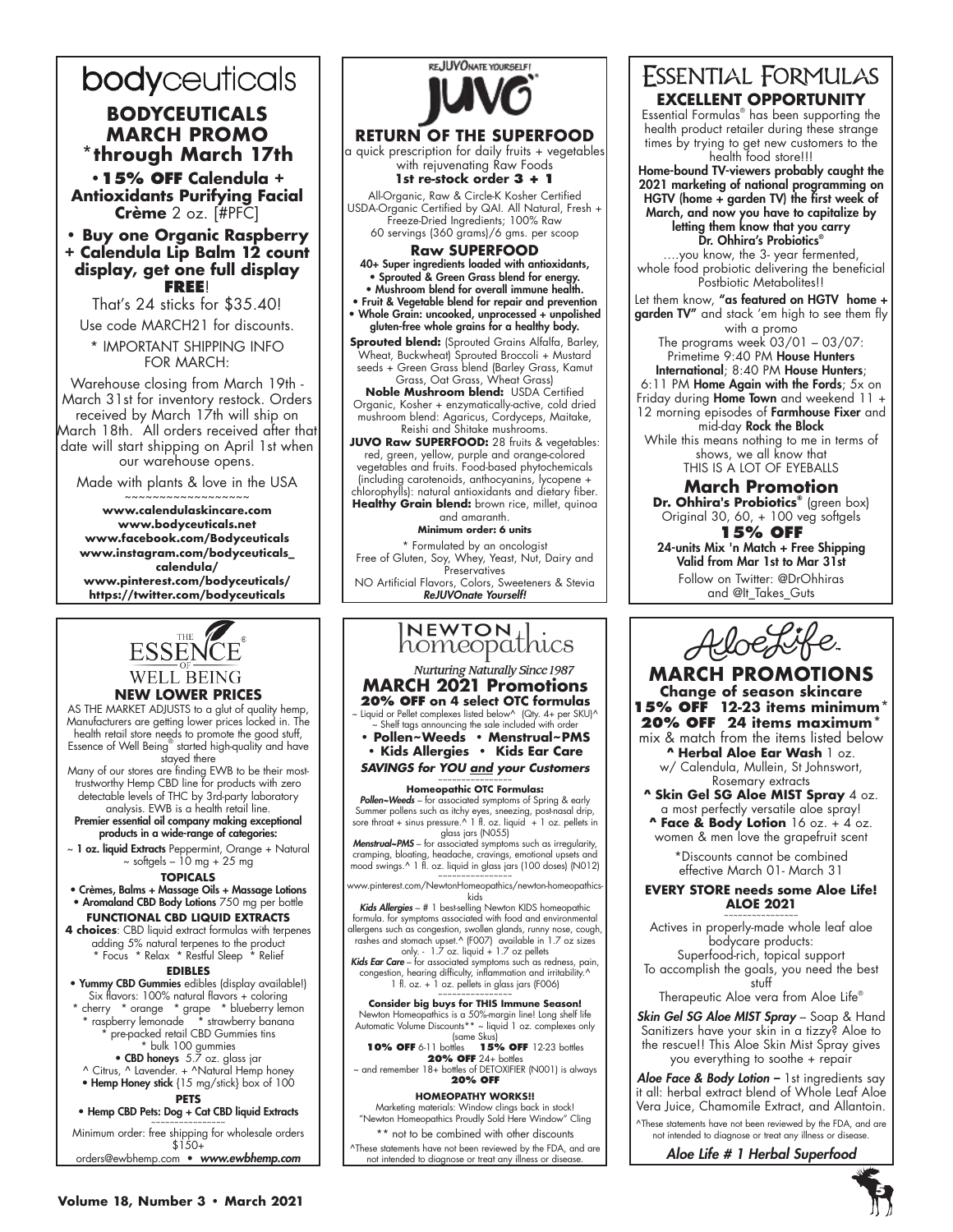proper organ maintenance. If you promise to come back to the article, I ask you to go out now and see how accurate your memory was!!?

Herbal formulas are perfect to populate a Kidney Health section: each uniquely beneficial! **Herb Pharm**® produces the best quality herbal blends in America. Fill your Kidney Health section with a crossmerchandising display you can be proud to offer as valuable options; 4 excellent formulas —*Calm Bladder*™: proprietary herb blend: organic cornsilk, wildcrafted St. Johnswort flowering top, organic plantain leaf, organic goldenrod flowering top; *Urinary Tract Support*: proprietary extract blend: organic Goldenrod flowering top, organic Corn silk, wildcrafted Horsetail herb (USA origin), organic Uva Ursi leaf, organic Juniper berry; *Glycemic Assist*™: Devil's Club root bark, Bitter Melon fruit, Cinnamon bark, Fenugreek seed, Dandelion whole flowering plant; *Stone Breaker* (supports the urinary system\*): proprietary extract blend: Stone Breaker (Chanca Piedra) herb (Phyllanthus niruri), Hydrangea root, Celery seed, Burdock seed. There are so many years of herbal wisdom here in these blends, I suggest that you open the notepad and start studying.

**Crystal Star**® by Healthy Healing offers several encapsulated formulas that are perfect to spruce up your store with kidneysupportive options this Spring. Two of the formulas—*Kidney Care*, and *Bladder Support*—are two of the top six best-selling products from this 43 year-old pioneer herb line. Bladder Support "soothes occasional urges & supports bladder health with Cranberry, Coriander, Uva Ursi & Parsley\*". A clever, purposeful all-purpose formula that one should consider for any Kidney-centric formula. Consider tagging this as a "Staff Favorite": Cranberry concentrate extract, White Willow bark, Echinacea Angustifolia root, Coriander seed, Mexican Wild Yam root, Dandelion leaf, Marshmallow root, Juniper berry, Uva Ursi leaf, Plantain, Parsley root, Kava Kava root, Dandelion root, and Fenugreek seed.

My words are "well-balanced". Gentle synergy, not overpowering—a gentle reminder to the body to take care of those kidneys! Gentle, and versatile—because every healing modality should address the kidneys!

*Kidney Care*, which used to be called Stone Defense, carries the finest selection of herbs used for, well, stone relief! The who'swho of traditional herbs helps mucosal activity and spasms—along with antioxidants, liver support and nervines. Gentle reminders for the body on how to adjust to balance. Proprietary formula with a blend of Chamomile flower, Stoneroot, Hawthorn berry, Dandelion root, Parsley root, Mexican Wild Yam root, Gravel root, Marshmallow root, Hydrangea root, Tribulus Terrestris fruit, Oregon Grape root, Amla berry, Licorice root, Milk Thistle extract, Lecithin (Sunflower), Lemon Balm leaf, Ginger, Valerian root, Protease in a vegetarian capsule (vegetable cellulose and water), and certified organic brown rice. With 17 whole herbs, Kidney Care "soothes and passes." Feel confident, because Crystal Star® is a non-GMO herb company.

Consider the two above, side by side, with this *Bladder Strength* product. Your set needs this trio (and with the line extension deal, or opening order placements this expansion is so rewarding! Ask your BMC Rep). Naturopath Linda Page's philosophy, which is wholism-inaction,

is that a properly-blended formula – with primary and secondary herbals synergizing with complementary herbs to assist acidalkalinity along with other catalysts and transporters, can do powerful things without concentrated or standardized actives. For some people, this is the preferred way to initial selfcare. To others, it is just what the body needs. You store needs tools for every constitution, and Bladder Strength is well-rounded and effective

"When occasional leakage becomes more intense, help support *Bladder Urgency* with Pumpkin seed extract, Cranberry extract, Plantain and Wild Yam.\*" The beauty of recommending Crystal Star® is the tenure of the blend. So many years, so many re-buys: so much satisfaction. This product has done the job for decades: and the name is clear to anyone seeking help! We all know these herbs. and how nice to be able to offer them all together. Strengthening! A proprietary blend of Pumpkin seed extract, Mexican Wild Yam root, Kava Kava root, Cranberry extract, Willow bark extract, Juniper berry, Coriander seed, Marshmallow root extract, Plantain leaf, Echinacea angustifolia root, Dandelion leaf, Uva-Ursi leaf, Parsley root, Dandelion root, Fenugreek seed. A little of a lot, that work synergistically together, to strengthen! The choice is to present these herbs for health, or to attempt health without these herbs!

"*Bladder Support* is designed to encourage normal urinary muscle elasticity and tone for people with occasional bladder leakage concerns. *Bladder Strength* works similarly, but is an extra-strength formula for people with bladder discomfort."

Three Crystal Star® products, next to a wood-rack, cross-merchandising, Herb Pharm® display with the items listed above; and you have just reformed your Kidney Health set from uninspiring to complete. An easy decision in March Kidney Month, and as the weather changes, and detox sprouts naturally; and as you open you store to a larger new and returning customer count. Kidney Health here<sup>1</sup>

The kidneys are a pair of bean-shaped organs on either side of your spine, below your ribs and behind your belly. Each kidney is about 4 or 5 inches long, roughly the size of a large fist. The kidneys' job is to filter your blood. Our goal is to make them smiling kidneys!

The kidneys do govern many sectors of health, as we know. Consider the importance of kidney health to Diabetes and HBP (high blood pressure)! Likewise, many herbs that address other sectors of health could also be highlighted to guide the shopper to see the reality that kidney health should be addressed when dealing with other important health issues. Use National Kidney Month to promote these time-tested formulas from **Herb Pharm**® : HBP (*Blood Pressure Support*), Circulatory System Health (*Vein* 

#### *Health*™), men's health (*Prostate Health*™), and—leading up to Mother's Day—women's health (*Women's Reproductive Health*, *PMS Comfort*™).

Kidney Health has long been of upmost importance in Asian medicine. They are the root of the body's yin and yang energies, and they store our essence. The kidneys are responsible for reproductive function. "On a mental-emotional level, the kidneys are associated with fear—an imbalance in the kidney energy often leads to irrational or pervasive fear. On a spiritual level, the kidneys are the source of our Zhi, our will power, our drive to succeed, to thrive and to be alive.

Traditional Chinese Medicine (TCM) has a distinct theory that has become a principal guide for how to gain health through an understanding of the Kidneys, and what they call Kidney Jing or Kidney Essence. The shorthand for the theory is "Kidney Governs Bones." The kidneys are essential for an essence we might call genetics and environment. The sum may be Kidney Essence generates Kidney Qi, which turns into Kidney Yin and Kidney Yang. If you have ever read books on TCM, the latter two terms are extremely common in diagnosis, deficiency and prescription. The wholism is best described by, a "delicate interaction between the two (yin and yang) ensures that the body remains in an ever changing yet instantly balanced state." Disturbances of this balance "can influence progression of chronic diseases and accelerate the aging process."

TCM is so much more advanced than modern, profit-oriented pharmacy. Reduce disease and increase healthy-aging versus perpetually treat accumulating diseases with poisons. Kidney Essence Deficiency also leads to low sexual vitality (Qi). In addition, Kidney Essence nourishes bone marrow, and there is the "essence of immune health!" (from 2016, https://www.ncbi.nlm.nih.gov/pmc/articles/ PMC5030442/). So the kidneys govern bone health, immune health and sexual vitality: that is wholistic medicine!

This link—kidneys and bones—first stated in The Yellow Emperor's Inner Classic (chapter one) written before 100 BC, correlates with accepted modern medical diagnosis –"Chronic kidney disease (CKD) and diabetes mellitus are two examples that demonstrate the relationship between Kidney Essence Deficiency and abnormal bone metabolism." In TCM, Kidney Essence Deficiency is a main feature of chronic kidney disease. In diabetes "the inability to generate sufficient Kidney Qi to control glucose metabolism." Mineral vascular calcification contributing to microvascular and macrovascular complications with diabetes. Circulatory problems. The goal is a return to harmony!

2018. The homeostasis between calcium and phosphorus in the blood, governed by actions of the kidneys and aided by ample Vitamin D is principle in keeping bones healthy and vital. (TCM was correct 2000 years ago!) Muscle spasms and heart function are also affected by this balance. 2020. The "Kidneys also release three important hormones: erythropoietin (which stimulates the bone marrow to make red blood cells), renin (which regulates blood pressure), and

*continued on page 8*

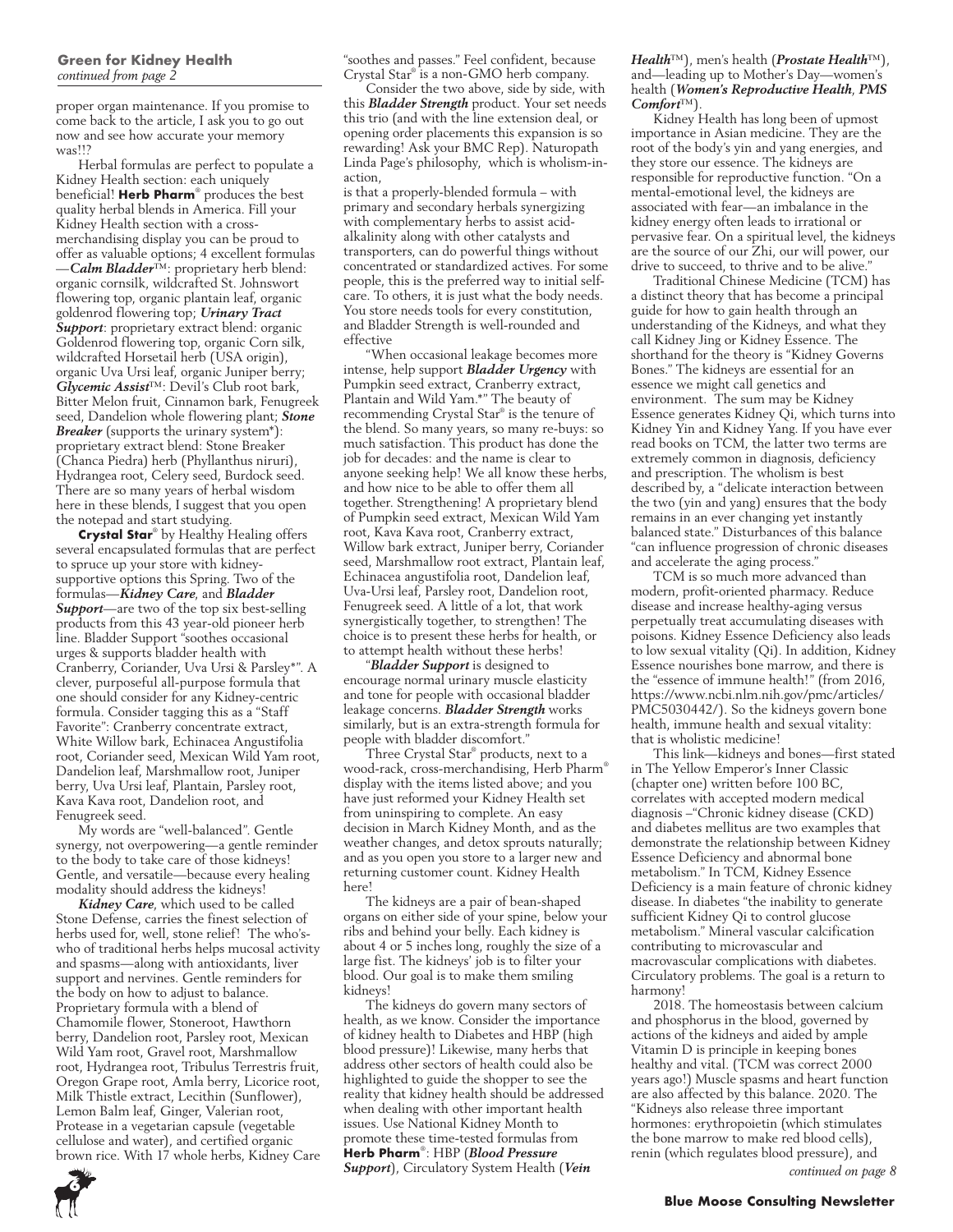

**March Promo: must-have essential!!**

#### **20% OFF TriGuard® Plus by Oxygen Nutrition® Soothing THROAT SPRAY**

Antimicrobial compound OLE-100 Complex:- Colloidal Silver Liquid with Olive Leaf Extract & Elderberry Extract |

Powerful Immune System Booster - 2 oz \$7.50/\$14.99

Uses: a two-herb blend from a proprietary process, with structured silver water • infections\* • bacteria/parasites/fungi\*

• microbes\* • pathogens\* • yeast candida\* • a low toxicity profile with humans

#### **SILVER: a natural health ally**

• Exhibits the highest electrical conductivity of any metal

• Silver has the lowest contact resistance of any metal • Silver ions as antibacterial agents have been known

for ages + are agents with proved efficacy against Gram-positive + Gram-negative bacteria • Silver ions are bioactive and, in concentration, readily

kill bacteria in vitro. Silver ions interfere with enzymes in bacteria that

transport nutrients, and bond with bacteria's genetic material. • Dilute solutions of silver nitrate + other silver

compounds are used as disinfectants + microbiocides (oligodynamic effect) and added to bandages, wounddressings, and other medical instruments

\*These statements have not been reviewed by the FDA, and are not intended to diagnose or treat any illness or disease.

Oxygen Nutrition® orders@oxygennutrition.com<br>NAAWK® orders@NAAWK.com

*https://absolutelabs.com/ • Salt Lake City, Sandy, UT*

**RETURN TO NATURAL: Skin Renewal Promo • MARCH BODYCARE COLLECTION Jasmine & Clementine** per Sku:

**12 ea. = 20%** ~ Shampoo ~ Conditioner ~ Shower Gel ~ Hand & Body Lotion ~ Massage & Body ~ CBD Body Lotion- 750 mg  $\sim$  Hand Soap  $\sim$  Bath Salts 20 oz. **• ESSENTIAL OIL PROMOTION 20% OFF** (1/3 oz.) ~ French Lavender ~ Patchouli ~ Ylang Ylang ~ Aphrodisiac ~ Goddess ~ Romance ~ Love **• Jasmine & Clementine Glycerin bar soap** 4 oz. **10% OFF** in units 6 ea. **• BATH SUPPORT PROMO. 18-pc. mix & match BATH SALTS** (20 oz.) = **15% OFF** 7 varieties: Jasmine & Clementine; Lavender; Lemongrass & Sage; Rosemary & Mint; Tea Tree & Lemon; Ylang & Ginger + AromaFREE® (last month for this Bath promo) **• FACIAL SERUMS** 1 oz. w/dropper serums for seven (7) Skin Types: through May 2021 (in ea's) reg. wholesale \$12.49/ \$24.00 on sale for \$9.99 ~ Cleansing ~ Dry Skin ~ Mature Skin ~ Oily Skin ~ Sensitive Skin ~ Problem Skin ~ Moisturizing **• PLUS! Facial Serum Skin Repair for men + women** reg. wholesale \$24.99; on sale for \$19.99; MSRP- \$49.99

**3 ea. = 10% OFF 6 ea. = 15%**





nitrate rich superfoods support: • Circulation, Vitality, Digestion + Energy^^ • Rich in nitrates for optimal nitric oxide levels<sup>^^</sup>

• Alkalizing ingredients for healthy pH^^ • 24 antioxidant-rich superfoods every day

Nox3™ Ultimate Raw Food Blend contains over 24 energizing superfoods to activate your body's innate power to create optimum health:

Proprietary blend (6780 mg): Barley Grass, Spinach (leaf), Wheatgrass, Alfalfa, Moringa (aerial parts), Goji Berry, Green Tea, Spirulina, Chlorella (cracked cell wall), Broccoli (whole plant), Acai (berry), Maca, Beet (root), Rose Hips, Carrot, Raspberry Juice, Pineapple, Acerola Cherry, Camu Camu, Watermelon, Blueberry, Resveratrol,

(20% extract from Japanese Knotweed), Black Pepper. \* Nox3 *Digestion Support Probiotic Blend* (1039 mg): Psyllium Husk, FOS Fructooligosaccharides (from Chicory Root), Flax Seed Powder, Protease (Aspergillus oryzae), Amylase (Aspergillus oryzae), Lipase (Aspergillus niger), Lactase (Aspergillus oryzae), Cellulase (Trichoderma reesei), Lactobacillus Acidophilus.

1 scoop (about 8 gms). 30 servings per container

Always: 100% Customer Satisfaction Guaranteed. Non-GMO. GMP-Manufacture

Free shipping now at \$199 wholesale

^^These statements have not been reviewed by the FDA, and are not intended to diagnose or treat any illness or disease.



for the whole person

<u> De Barcelona de Carlos de Ba</u>

*An Industry Pioneer since 1978*

#### **WOMEN'S HEALTH Fibro Defense**

Optimizing breast and uterine health\* a whole-herb blend of phytonutrients that help boost immunity and support circulation – which helps promote normal tissue and helps flush cellular waste.\*

Proprietary formula: Ginger root, Pau d'arco root, Goldenseal root, Mexican Wild Yam root, Watercress leaf, Burdock root, Dandelion root, Black Cohosh root, Dandelion

leaf, Cordyceps sinensis, Dong Quai root, Protease,

Ashwagandha root, Licorice root, Red Raspberry leaf, Yellow Dock root, Bladderwrack, Maitake Mushroom, Kelp. 60 veggie caps Non-GMO, CGMP 3rd-Party Verified. Year after year, this is Dr. Linda Page's best-selling formula.

#### **Ask your BMC Rep about excellent opening order discounts.**

Linda Rector Page built her company on formulas for WOMEN. Tried, appreciated, dependably trusted for over 40 years. Let's give your community good herb choices for

- women! Crystal Star, for every stage in a woman's life **Female Harmony** 60 + 90 caps [PMS Support] **Women's Best Friend** 60 + 90 caps [Menstrual
- Support] **Women's Libido** 60 caps [Enhances Desire]
- **Estro-G Balance** 150 caps (formerly Est-AID) [Menopause Support]
- **Women's Dryness Extract** 1 oz. liquid [Lubricate
- from the Inside] and<br>• **Fibro Defense** 60 caps (above) [Between Period Support]

#### **Ask you BMC Rep for help to upgrade your Women's Health section**

- Proprietary blended formulas & Formulation Philosophy NON GMO Project Verified. Well-tolerated for Self-Care. The Value is in the Formula! • MAP-Price protected
- ^These statements have not been reviewed by the FDA, and are
- not intended to diagnose or treat any illness or disease.



#### **Gearing up the get OUTDOORS March Promos 15% OFF • Bee Free • Classic SPF**

**• Lip+Cheek • Brazilian Lip Balms** 

**Brazilian® Lip Tints** Fair Trade Certified™ vegan non-toxic earth mineral tints featuring ethically-sourced Babacu & Pracaxi oils and Cupuacu butter earth mineral tints, with a fruity floral flavor of passionfruit

25-piece convertible lip tint display. Exciting: 5-pack refills available for each flavor

Carmine free 0.15 tube. 5 colors blessed. rouge, pink color

brave. strong, muted pink-red color with a hint of purple blissful. soft, dusty rose

brazen. a tawny burnt sienna color with reddish undertones

bold. a deep rosewood color with tints of burgundy and mahogany. a dark red tint for a bold yet romantic look

**Lip + Cheek Tints** smooth lightweight Multi-tasking beauty balms that delivers the perfect pop of natural color to lips and cheeks

12-pc. convertible displays larger 0.56 oz. tubes 3 dimensions of color possibilities for – yes—both lips and cheeks. Can be blended:  $\sim$  Nude  $\sim$  Pink  $\sim$  Red w/Organic jojoba oil, coconut oil + organic, Fair Trade Certified™ cocoa butter to moisturize & protect. Veganfriendly; fresh hibiscus scent

**ECO LIPS® Bee Free® lip Balms** convertible displays on sale: 24 units (0.15 oz.). Flavor choices/ sale: Lemon Lime, Superfruit, Sweet Mint, Unscented "Soft lips, thriving hives"™. Certified Organic, Certified NON-GMO Project-verified + all Fair Trade certified **Classic SPF lip balms** ^ convertible displays:

36 units net wt. 0.15 oz. MSRP \$2.49 ~ Berry SPF 15 "Get Berried, Not Burned" ™  $\sim$  Mint SPF 15

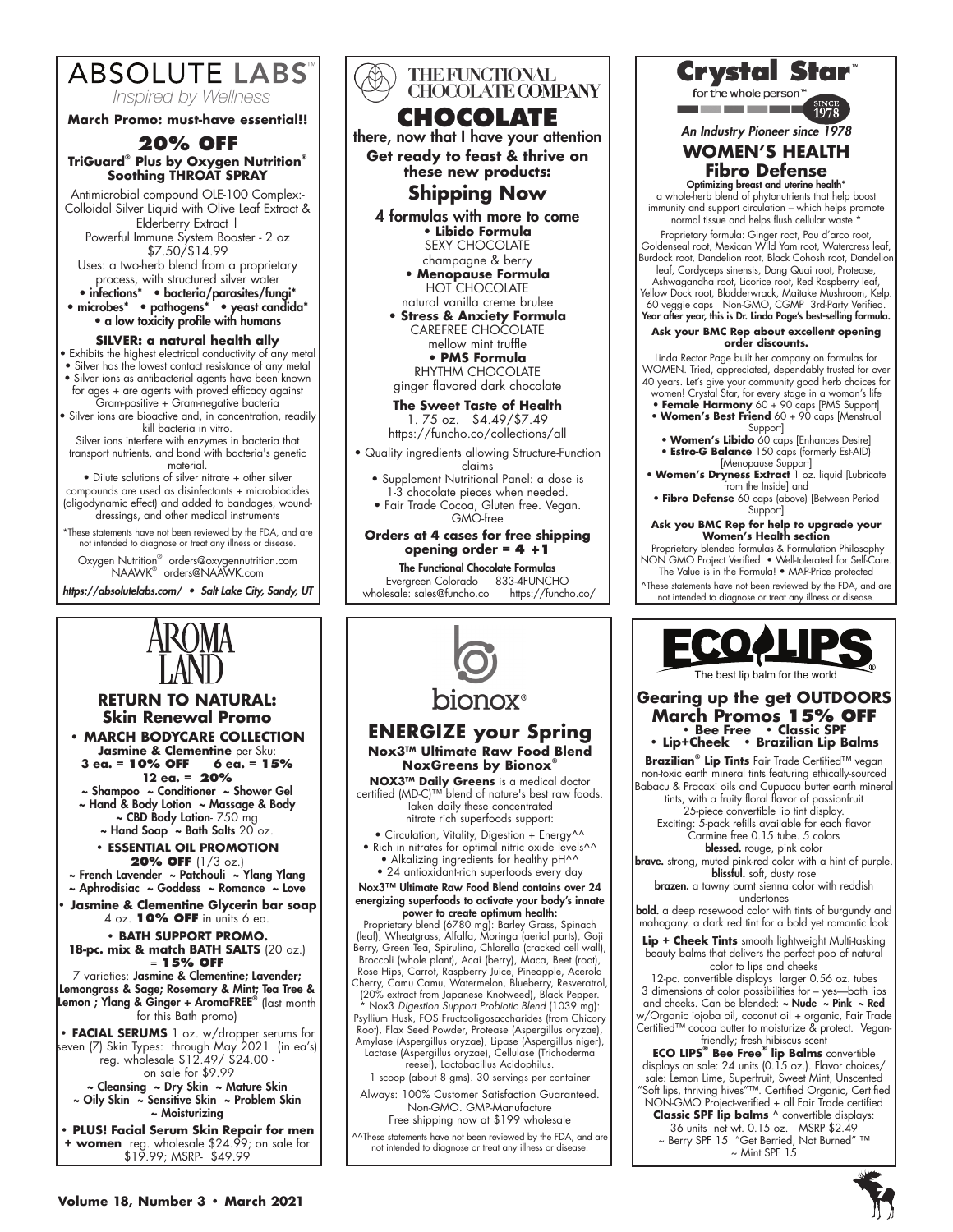## We Are Not Promoting Enough<br>continued from page 6

calcitriol (the active form of vitamin D, which helps maintain calcium for bones and for normal chemical balance in the body). Science proving the dignified TCM theories of whole body diagnosis and treatment.

There are various herbal formulas used in Asia to bring the body back to balance: that is a medical system not present yet in America. Yet, there are things to learn about the wholism of this appraisal. Basically, in TCM, the strategy is to tonify the kidneys and facilitate the clearance of waste materials. Modern drug allopathic medicine will never accept that: ignore the kidneys until they are crippled is the prognosis. Treat the disease we allowed to happen!

We can use our alternative medicine status to promote complementary therapies that heal the patient in spite of the most expensive, mismanaged medical system in world history!

This is too simplified and too complex to be our concern here (and the ability to get most of these herbs in America with any degree of quality at this time is nearly impossible), but—it is information for long term study and a substantial proof that natural medicine and modern scientific diagnosis can agree. The primary three (3) herbs promoted for Kidney Essence Deficiency are Yin Yang Huo, Da Huang (Chinese rhubarb), and Astragalus. To me, this adds another use for the primary immune-replenishing herb Astragalus—and **Herb Pharm**® has the best Astragalus available.

Rheum palmatum (Da Huang) is the Herb Pharm® liquid extract Rhubarb: root and rhizome, organically-grown. There is excellent evidence of the use of Rhubarb root —a powerful herb that should be used with respect—for chronic kidney disease and kidney failure, although all that success is in compound formulas in which Rhubarb is an ingredient in a TCM modality. This is a little known but valuable herb to investigate for gut disorders (beyond constipation and diarrhea), sepsis and inflammation (especially gallbladder, liver and kidneys.)

Rehmannia root (shu di huang), properly processed, is thought to be a yin kidney tonic. Herb Pharm® sells a lot of Rehmannia, usually to women. Fo-ti is another recognized tonic herb for the blood, liver and kidneys. Herb Pharm® has you covered! Cinnamon bark warms the kidneys and is used for the torpid energies of impotence. Corydalis, Herb Pharm's newest single, is traditionally considered to promote circulation and Qi in TCM\*

Chinese Yam (shan yao) is also considered a safe and nourishing kidney tonic, and while Shan Yao (Dioscorea opposita) is related to the American herbal, Wild Yam (Dioscorea villosa), there has been very little research between the two, although Wild Yam has been used for weak bones and low sexual drive in men and women. Both contain the phytoestrogen and steroid precursor diosgenin. (repeating clearly the herbal education that there is no progesterone in Wild Yam!) Chinese Yam and Rehmannia are used for incontinence. As TCM becomes integrated into the western herbal canon, we will see

many of these herbs used more in integrated world-herbalism formulas. I am trying Fo-ti as *continued from page 6* "The Role Kidneys Play in Detoxification a Spring Tonic; heralded as an anti-aging agent that is great for overall kidney health.

Other herbs utilized for kidney function include dandelion, marshmallow, nettles, parsley, buchu leaf, burdock seed, cleavers herb, organic corn silk, horsetail, pipsissewa, yarrow and Cordyceps mushroom. All worth studying!

Another example of science catching up: "It was thought that kidney cells didn't reproduce much once the organ was fully formed, but new research shows that the kidneys are regenerating and repairing themselves throughout life. Contrary to longheld beliefs, a new study shows that kidneys have the capacity to regenerate themselves." June 19, 2014, Stanford Medicine News Center (—you know, the University!). The human body is amazing and so are the resilient kidneys!

Adult kidneys constantly grow, remodel themselves, study finds: we need to support the kidneys through the life cycle.

We cannot ask the question, but I wonder if people are clueless about the importance of their kidneys!?? The Kidneys are effective filters. How can we get people to understand that? The Liver and the Kidneys work in a great harmony. The Liver gets all the attention but what is important to note is that when the liver is burdened, then the Kidneys have to work harder.

WOW, and how big did you say the kidney set was in your store?

When kidneys fail to function properly, waste builds up in the blood and leads to a weakened system and a host of problems like anemia, nerve damage, and high blood pressure.

March is National Kidney Month. The National Kidney Association was started in 1964, as an evolution by an organization started by a Mom on a mission. In 1950, the son of Ada and Harry DeBold was stricken as an infant with what was called nephrosis which was a little-known condition with no real treatment. Her story is inspiring.

"In the era before technology, the Internet or social media, when a woman's only place was at home, Ada relied on her resourcefulness, ingenuity and old-fashioned legwork to find other nephrosis patients. She reached out to local hospitals to track down other parents of children suffering from nephrosis, spent long hours in the library learning what she could about the disease, and held meetings in her own living room in Tuckahoe, NY, to facilitate informationsharing between doctors and the families.

"Funding those efforts proved to be nearly as challenging as finding the patients. Ada's cause wasn't known and her network was limited. But she was a mother on a mission, single-minded in her quest to save her child. She solicited funds by mail, painstakingly handwriting letters and employing her husband Harry and son Paul to lick hundreds of stamps or deliver the letters to the post office. Such soliciting was illegal, but fortunately police felt sympathetic to the poor mother with a child swollen beyond recognition and turned a blind eye."

The kidneys play a large role in detoxification. The kidneys are responsible for the important task of purifying the blood of toxic substances like certain medications and other harmful chemicals. The kidneys provide an intricate and extremely efficient filtration system that performs many functions to keep the blood clean and chemically balanced. They filter and cleanse the body's entire blood supply 60 times per day, removing waste from the blood and excreting it. Inside the kidneys, intricate processes take place in which water and dissolved waste materials (including toxins) leave the blood and enter the urinary system. The following processes are involved in the formation of urinary waste: simple filtration; selective reabsorption; and secretion.In terms of kidney function, the two most important minerals are potassium and sodium. However, kidneys play more roles than just producing urine and maintaining proper levels of certain minerals, blood pH, and eliminating toxins. Kidneys are involved in production of things like prostaglandins, aldosterone, and renin. In this regard, magnesium and zinc are important to the kidneys' other functions."

– Albion Nutritional Facts - Minerals for Detox

For our aging population, one needs to be aware that there are definite physiological changes that happen that affect the kidneys and health. Fluids and electrolytes become more important. In addition, metabolic changes also slow down the body in its ability to eliminate and detox. That is why we must also educate on the need for kidney support for all Seniors."

– https://jamanetwork.com/journals/ jamasurgery/fullarticle/395625

While their son Bobby died at 4 years old, the work led by Ada in bringing a small group of influential doctors and other families dealing with the same disease was the start of the National Nephrosis Foundation with the goal of raising funds in pursuit of the cure for the disease. The growth of the organization led to the evolution into the National Kidney Foundation and the focus expanded to a national movement against all kidney diseases, and now even education on kidney health. They are now the largest kidney advocacy group in the US (https://www.kidney.org/) #HeartYourKidneys has the all-time great NFL superstar Jerry Rice as its spokesperson, which may be a key marketing point to get the public engaged. Accessible information on kidney basics can be found at www.kidney. org/kidney-basics. While all the emphasis is on drug development, there are good bits on information on physiology and prevention.

Key facts: 1 in 3 Americans are at high risk for kidney disease because of diabetes, high blood pressure, or family history of kidney failure; (2) Chronic Kidney Disease (CKD) affects more than 1 in 7 American adults, and is the 9th leading cause of death in the U.S.; (3) in 2016, three-quarters of a million people in the U.S. required dialysis or a kidney transplant. Dialysis and kidney transplants, the only treatment options for severe kidney failure, are difficult, expensive, and not always available. Patients seeking new organs may not always get them in time to survive; in the U.S., twelve people die each day waiting for a kidney. 37 million lives are

*continued on page 10*

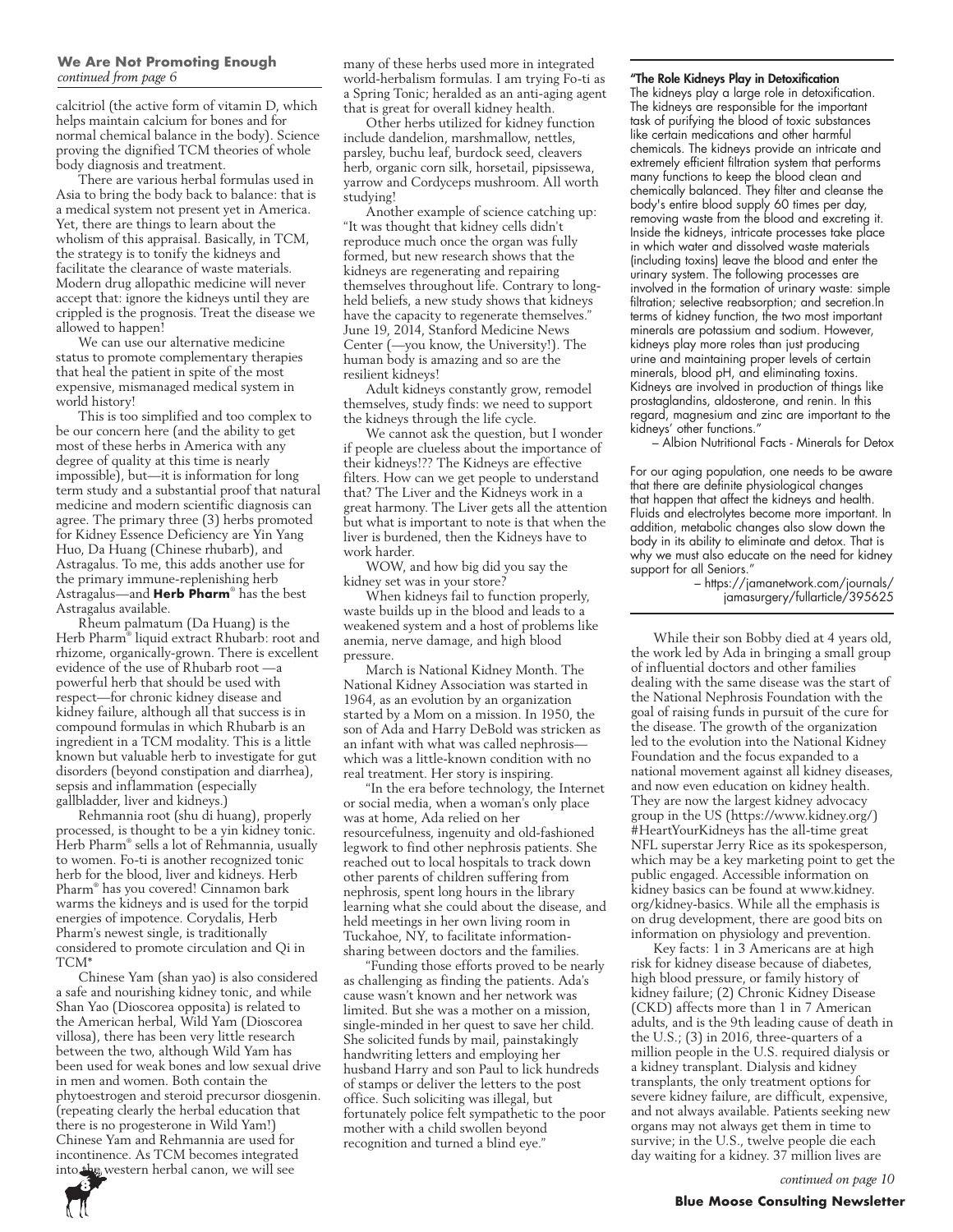The environmentalists and the herbalists have been on the case. They have been warning and watching and monitoring. My notes go back to 2012, and now in 2021 we must sound the red alarm: rhodiola is being overharvested in the wild, and now we are near the point where human actions can affect the species. Time for our stores to act. Rhodiola rosea L. is all that I have seen in the American marketplace (and of course, I don't search big box stores or Amazon and their \$-dollar store quality-standards): health food retail seems to carry the most studied species. Rhodiola has a circumpolar (found in the polar regions) distribution.

"Rhodiola is native to some of the coldest, harshest regions on the planet. Siberia, the Arctic, Northern China. Places that aren't just frigid, but mountainous with tough, stony soil. Rhodiola has flowers but it's not showy. It looks more like a succulent. It grows low to the ground to stay out of the strong winds. It grows strong roots, and it's those roots that are used by herbalists around the world. (1)

It likes arctic climates. Today, Rhodiola is endangered in many countries. It is on the Red List of endangered species in many EU countries. A close, and sustainable source is Canada: "In areas of northern Canada Rhodiola rosea grows wild, but in this severe climate, small plants can be 100 years or older. In sub-alpine climates, such as specific areas in Alberta, Rhodiola rosea thrives and will take five years or more for the slowgrowing root to mature before harvest." Other names for Rhodiola are golden root or rose root. It naturally grows in the cold regions of the Arctic, Central Asia and mountainous areas of Europe. Rhodiola' flavor profile is bittersweet with an astringent mouthfeel, like drinking a delicate flavor of rose.

Rhodiola rosea can contain well-studied and important antioxidants—rosavins and salidrosides—and an essential oil profile that gives the plant its wonderfully pleasant rose fragrance. Good extraction must capture the flavonoids. Three rosavins—rosavin, rosin and rosarin—are unique to the Rhodiola rosea species. This is why we also should have concerns that there are other species on the market: as they are more common, but they do not contain what people are looking for. The three rosavins are cinnamyl alcohol glycosides in the class of compounds known as phenylpropanoids, and they seem to work best with Rhodiola's other main active, salidroside.

The research on rosavins includes moderating stress levels and breaking down adipose tissue; supporting weight loss. While the rhodiolosides are unique to Rhodiola rosea, the salidrosides are also found in other unrelated plant species. The combination seems to make the salidrosides—a glucoside form of tyrosol—more effective. The salidrosides may bring the adaptogenic effects, including many aspects of nerve health, cognitive function, skeletal health, and oxidative stress. Could you be selling rhodiola that is not rosea without knowing it—or by the common mistakes of sloppy or money-driven harvest?

Today, many herbalists see value in Rhodiola rosea root extract as an energy adaptogen that offers brain support, especially focus: and, that brings a nice positive outlook with a mental energy. Skateboarders and

#### **RHODIOLA IN TROUBLE**

students love Rhodiola.

"Since the late 20th century, global demand for R. rosea has increased steadily, in part due to clinical research supporting new uses in modern phytotherapy. Global supply has been largely obtained from wild populations, which face threats from poorly regulated and destructive exploitation of the rootstocks on an industrial scale."

What we know. **Herb Pharm**® produces a supply-chain controlled, Herb Pharm® -quality. North-American-sourced, Certified Organic, cultivated Rhodiola rosea with a monographguaranteed plant profile and lab-tested purity —and with the correct parts of the plants used. This is the best your store can promote! Let's look at the world market.

Asia: "Across Asia, Rhodiola species have been used in Bhutanese, Mongolian, Nepalese, Kazakh, Kyrgyz and Uzbek traditional medical systems. China is globally significant in terms of Rhodiola species diversity, with over 60% (55 species) of the world's 90 Rhodiola species, including 16 species found nowhere else in the world. Since the late 1980's there has been a shift from relatively low demand for infusions using chopped dried Rhodiola roots, to high 21st century demand for a wide variety of processed products. China's trade in Rhodiola products is now very diverse…Rhodiola crenulata (Hook.f. & Thomson) H.Ohba is the most widely traded species in China." Other concerns from this study were adulteration and levels of processing—and sustainability. "As the growing market for Rhodiola products in China is currently supplied entirely from wild collection, there are justifiable concerns about sustainability.'

Let it be said that not all Rhodiola is the same. As the gatekeeper of the good stuff in your community, you need to know where your Rhodiola comes from!? Most likely, most products (especially formulas) will not be able to tell you: Herb Pharm® works to give you quality, and source verification: which is why they are America's #1 liquid extract company.

The latest warnings came to light in 2019- 20 with two excellent articles from several authors including Josef J.A. Brinckmann (Research Fellow, Traditional Medicinals: Medicinal Plants & Botanical Supply Chain. Sebastopol, CA); Anthony A.B. Cunningham (Murdoch University, Perth Australia); David E.V. Harter (The Federal Agency for Nature Conservation [BfN], Bonn Germany); and, H.L. Li, and P. Luo (Chinese Academy of Sciences, Chengdu, China); W.J. Xhao (Sichuan Academy of Grassland Science, Chengdu, China); and Zingchao Long (Chengdu Longxingchao Pharmaceutical Source Technology Co., Ltd., Chengdu, China). World efforts at preserving the herbal medicine supply chain.

The two articles summarize research presented: "Running out of time to smell the roseroots: Reviewing threats and trade in wild Rhodiola rosea L." by J.A. Brinckmann, A.B. Cunningham, David E.V.Harter. [https:// pubmed.ncbi.nlm.nih.gov/33358852J Ethnopharmacol. 2021 Apr 6;269:113710. doi: 10.1016/j.jep.2020.113710. Epub 2020 Dec 31.] AND "There 'ain't no mountain high enough'?: The drivers, diversity and sustainability of China's Rhodiola trade." by A.B.Cunningham, H.L.LicP.Luo, W.J.Zhao,

X.C.LongJ, and J.A. Brinckmann. [https:// pubmed.ncbi.nlm.nih.gov/31743765/ - J Ethnopharmacol. 2020 Apr 24;252:112379. doi: 10.1016/j.jep.2019.112379. Epub 2019 Nov 16.]

The "Running out of time" article aimed to study if commercial farming could possibly take pressure off the demands placed on the wild stocks. Their conclusion includes the principal statement that there is a "time sensitive importance" to protect Rhodiola rosea species! Also, wild populations continue to decrease while illegal harvesting, smuggling and adulteration increase. (Only humans can ruin a plant harvest: I know that wild caribou are pissed! We can't even steal their emergency food supplies without soiling the commerce!)

"Running out of time's" Conclusion: "the current data suggests that the historical primary reliance on sourcing from wild populations of R. rosea should transition towards increased sourcing of R. rosea from farms that are implementing conservation oriented sustainable agricultural methods, and that sustainable wild collection standards must be implemented for sourcing from wild populations." Good herbalists are already doing this! "Currently, Rhodiola rosea cultivation is occurring in Canada, Finland, Latvia, the Russian Federation and the USA,"—but remember, this adaptogen grows best in very cold and stressed environments. "The thick, waxy leaves of Rhodiola and other plants that grow in extremely harsh climates are evidence of how they adapted to survive amid the elements(1)."

This low growing succulent grows up to 1.5 feet tall, and it can grow to over 80 years in the wild. (I would like to shake hands with an 80-years wild rhodiola one day!) Wildcrafters need to know that it takes the roots a while to mature before they become medicinally beneficial for herbalism. It takes roots 15 years to become valuable. For a great article on Rhodiola, visit the Pharm Journal at https://www.herb-pharm.com/pharm-journal/ sourcing\_rhodiola/

Herb Pharm® only uses Certified Organically Grown Rhodiola in their products. "We prepare Rhodiola extract from the Certified Organic dried root of Rhodiola rosea plants. To assure optimal extraction of the herb's bioactive flavonoids and delicate rose flavor, the roots are harvested at their optimal potency, carefully dried, then thoroughly extracted." Their sources are Alberta Canada and Alaska.

Want to help the plant cultivations have the time to ramp up? Consider formulas that utilize Rhodiola for heightened synergistic benefit; Herb Pharm® has rhodiola in *Stress Manager*™ (a Michael favorite; and the new *Herbs on the Go™ Daily Stress Balance*™ Spray. Ask your Herb Pharm® Rep to explain how a person living through today can easily use both products daily to stay in balance with the times! And of course, Herb Pharm® makes formulas with vetted, Herb Pharm® -quality herbs —extracted separately and then blended, and tested!

Herb Pharm has made high-quality herbal supplements for the whole family since 1979: Made of plants and ethical choices™—Where Quality Grows™

https://www.herb-pharm.com/pharm-journal/ plant-immune-systems/